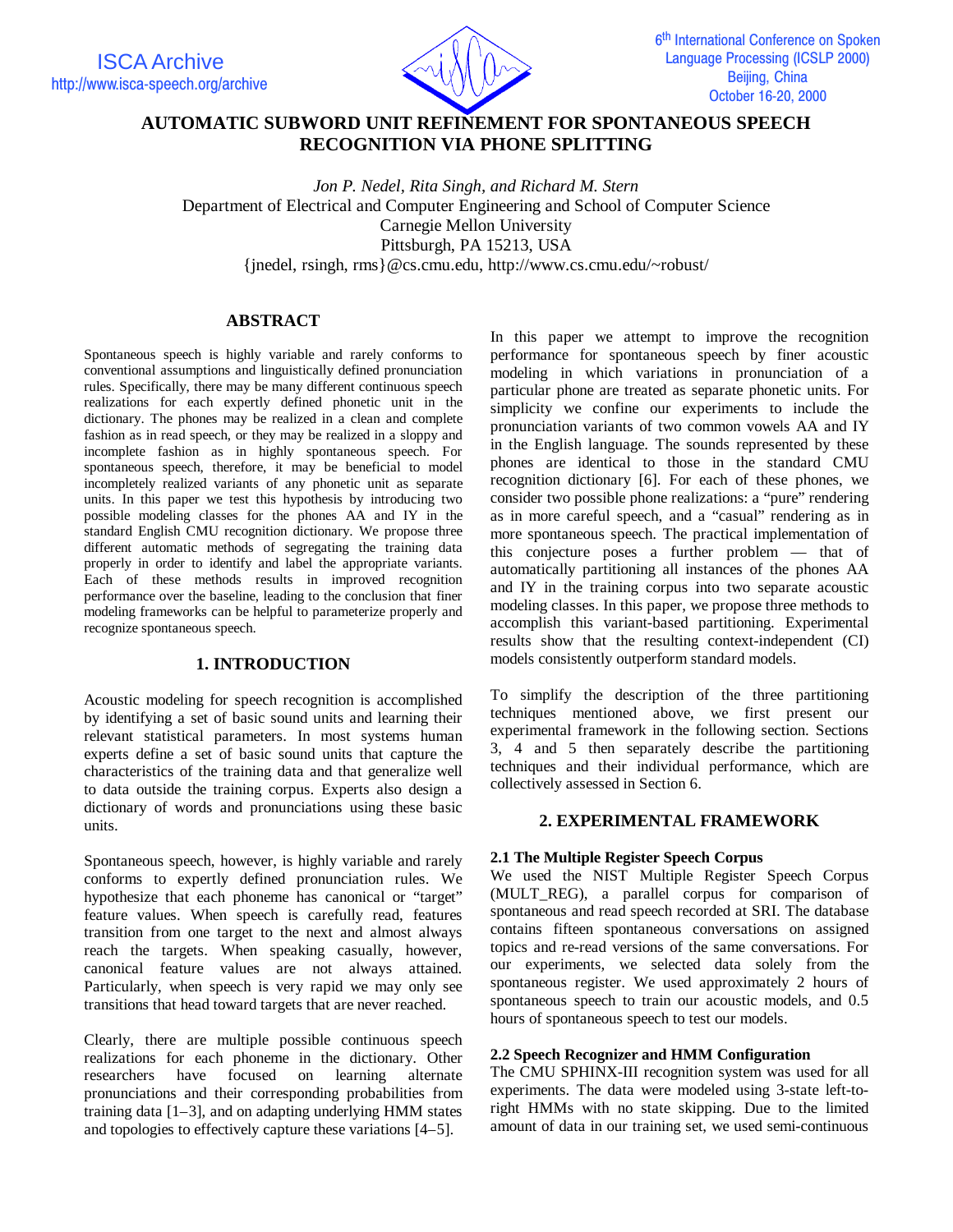HMMs (codebook size 256). In order to focus on the effects of multiple models for each phone, we trained and tested context-independent (CI) models.

#### **2.3 The Pronunciation Dictionary**

We generated two different decoding dictionaries. The first was an expansion of the CMU pronunciation dictionary to include all possible pronunciations after the phone was partitioned. A word with *N* instances of a split phone had  $2^N$ alternate pronunciations in the expanded dictionary. Alternatively, we trimmed this dictionary to contain only words and pronunciation variants seen in the training data. This enabled us to focus on the effects of phone splitting.

### **3. GAUSSIAN-BASED PHONE SPLITTING**

In this technique we use a simple probabilistic model to segregate the members of a phonetic class into two separate classes. We assume that a single Gaussian distribution can be used to model all the observed feature vectors corresponding to the phone we want to split, and we compute the overall mean and variance of these features to specify the distribution. We then apply a small linear perturbation to the mean vector computed by adding a small value to its components. For each phone instance in the training set, we then calculate the sum of the log-likelihood of all the vectors in the segment with respect to each of the two Gaussians resulting from the perturbation. Each phone segment in the training set is then assigned to its new class depending on which summed log-likelihood score is higher. This process is illustrated in Figure 1.



**Figure 1.** Illustration of Gaussian-based phone splitting. The dotted ovals represent the original Gaussian distribution of the features underlying the original phone class. The shaded areas represent the finer distributions corresponding to the resulting segregated classes.

Clearly the resulting distributions of the split phonetic classes must be sharper and more defined than the original distribution. Experiments performed to test the validity of this technique are described below.

To establish a baseline, we decoded our test set using the same CI models used to segregate the data. We tested using both the complete CMU dictionary, and a trimmed version

of the CMU dictionary which contained only words present in the training corpus.

Following this, we first used the Gaussian-based phone splitting technique to separate only the phone AA into two separate classes,  $AA_0$  and  $AA_1$ . New CI models were then trained for these phone classes, and were used to align the training data to the expanded version of the CMU dictionary that contained all possible pronunciations after the phone split, using the Viterbi algorithm. We then retrained the CI models for  $AA_0$  and  $AA_1$  using these aligned transcripts as a guide, and decoded the test set to evaluate the resulting models. Two different dictionaries were used for decoding; the first contained all possible pronunciations, and the second contained only words and pronunciation variants seen in the training set. We then repeated the process for only the phone IY. The models were trained, the data was Viterbi-aligned, the models were retrained and then evaluated as above.

Finally, we split AA and IY consecutively via the same process. The resulting models contained separate phone units  $AA_0$ ,  $AA_1$ ,  $IY_0$ , and  $IY_1$ . The WER results for all the experiments are shown in Table 1.

|                  | Full dict | Trimmed dict |
|------------------|-----------|--------------|
| <b>Baseline</b>  | 51.1%     | 63.8%        |
| Split AA         | 49.6%     | 62.0%        |
| Split IY         | 49.3%     | 62.2%        |
| Split AA then IY | 50.2%     | 62.7%        |

**Table 1.** WER after phones AA and IY are segregated by Gaussian-based phone splitting. Full dict contains all possible pronunciations for decoding. Trimmed dict contains only words and pronunciations seen in the training set

Incorporating separate models for the phone classes derived with the Gaussian-based phone splitting technique resulted in a slight improvement over the standard CI baseline models. For the dictionary with all possible pronunciations, the best results occurred when IY was split and AA was left as a single class. However, with the trimmed dictionary which contained only words and pronunciations seen in the training set, the best results occurred when AA was split and IY was not. This could possibly be due to a large number of out-of-vocabulary words involving the variants of IY. In fact, we observe that the WERs in the case of the trimmed dictionary are consistently higher than with the full dictionary due to the absence of appropriate variant pronunciations in the trimmed dictionary.

## **4. HMM LIKELIHOOD-BASED PHONE SPLITTING**

Although the simple Gaussian-based phone splitting results in better recognition performance, the method makes some general assumptions which are not quite valid. First, we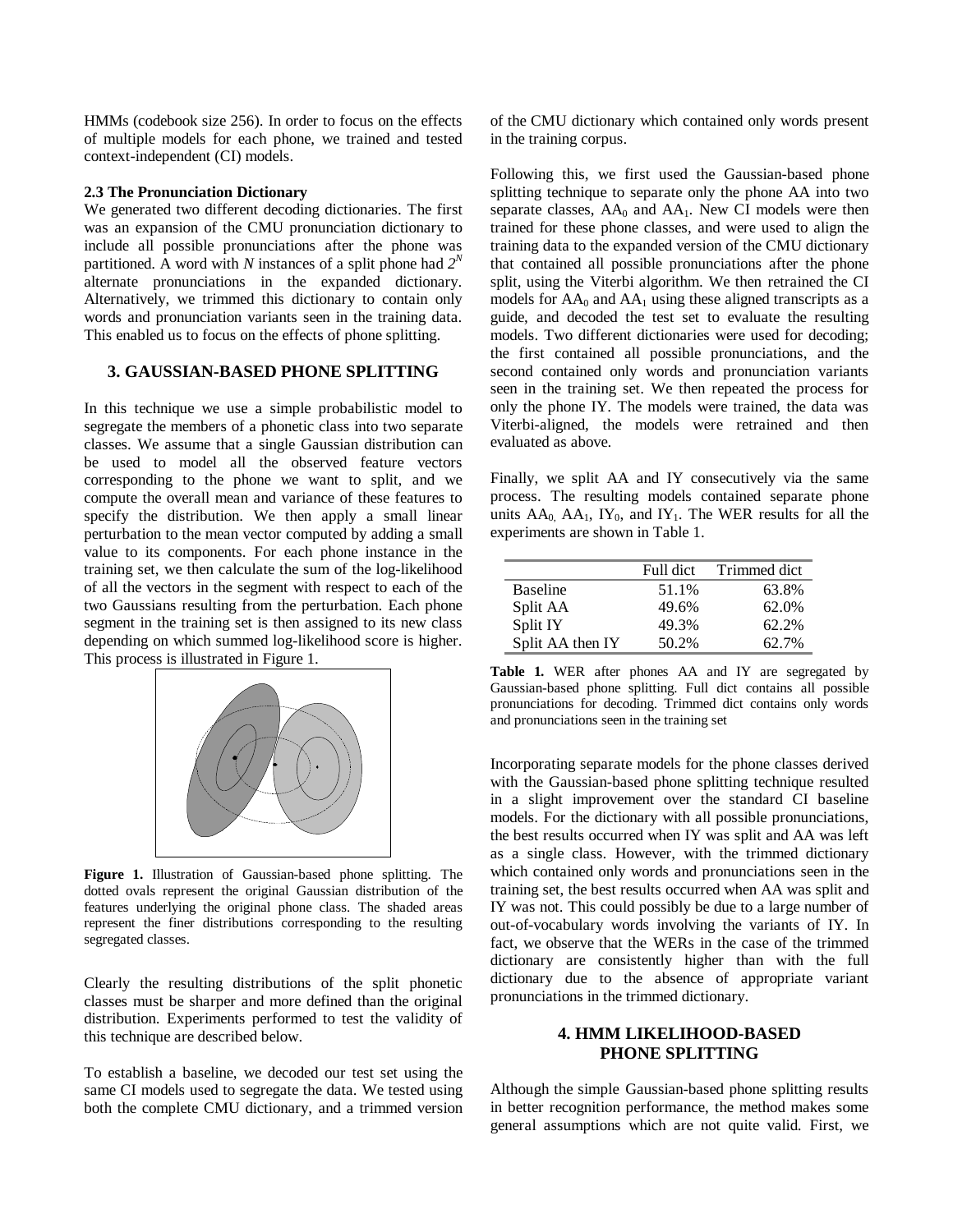consider each speech feature vector independently of the sequence in which it occurs. The phone class is essentially modeled as a "bag of vectors" rather than a collection of sequential segments of speech. Second, the phones are segregated into separate classes without regard to the underlying acoustic models that we seek to improve by this technique. The splitting method that we propose in this section attempts to counter these shortcomings by appropriately use of the underlying phone HMMs and the likelihood scores associated with them.

The HMM itself provides a mechanism that can be used to segregate vector sequences into clusters. Each state of the HMM has an output probability distribution representing the vectors in the segments of speech it models. It is possible, therefore, to perturb the parameters of these distributions in such a way that the resulting likelihood scores can be used to segregate the observed sequences into two classes. Our second method of phone splitting adopts this procedure.

To test this procedure we trained fully-continuous CI models with one Gaussian per state with the assumption, as before, that the output distributions of these HMM states were broad enough to capture all of the data in a given phonetic class. We then perturbed the underlying mean vectors corresponding to the phone we wanted to split. In the case of the phone AA, we decided to perturb the mean vectors so that one of the models had means that were slightly closer to the means of the schwa (AX) model, while the other had means that were slightly further away from the means of the schwa model. The incorporation of this specific direction allowed us to further test our hypothesis and ensure that one resulting subclass was modeling more spontaneous renderings of the phone while the other was modeling more clean renderings of the phone.

We then Viterbi-aligned our training data using each of the CI CHMM models with perturbed mean vectors. The likelihood score corresponding to each phone segment was recorded. We then used the likelihood scores of the perturbed models to decide the new class membership of each segment. This process is illustrated in Figure 2.

We only used the fully-continuous HMM models to segregate phone instances into separate classes. Once the segregation was complete, we trained semi-continuous HMMs as before, Viterbi-aligning and retraining in each case before we evaluated the resulting models. We repeated the same experimental sequence as in the previous method, first splitting AA alone, then splitting IY alone, and finally splitting AA and IY. The WER results are shown in Table 1.

Again we see that the models with the split phonetic units perform better than baseline when evaluated on the spontaneous test set. We also observe that it is slightly better to split IY by itself than to split AA and IY together when using the large decoding dictionary.



**Figure 2.** Illustration of HMM likelihood-based phone splitting. The means of the output densities of the CHMMs are perturbed to create two separate HMM models for the original phone class. (a) represents the original HMM. (b) represents the HMM with the means perturbed one direction. (c) represents the HMM with the means perturbed the other direction. Segregation depends on which underlying model, (b) or (c), yields the higher score.

|                  | Full dict | Trimmed dict |
|------------------|-----------|--------------|
| <b>Baseline</b>  | 51.1%     | 63.8%        |
| Split AA         | 50.1%     | 62.5%        |
| Split IY         | 49.6%     | 61.9%        |
| Split AA then IY | 50.2%     | 62.7%        |

**Table 2.** WER after phones AA and IY are segregated based on the likelihood scores of 1Gau/state CHMMs with perturbed output density means. Full dict contains all possible pronunciations for decoding. Trimmed dict contains only words and pronunciations seen in the training set

In this case, however, it is also best to split IY alone when using the trimmed decoding dictionary.This contrasts with the observation in the previous section that splitting the phone AA results in better performance. This contrast may be attributable to the fact that Gaussians are more suited to modeling stationary sounds, whereas HMMs are more suited to modeling time-varying sounds. The phone AA is relatively more stationary than the phone IY, whose realization is different at the beginning and at the end of the phone. For example, the word INDIA consists of the phones IX N D IY AA. The phone IY here obviously captures the transition from the sound IY to the sound AA. Hence HMM-based splitting may be expected to give better results with the phone IY while simple Gaussian-based splitting gives better results with the phone AA.

In a follow-up experiment, we split all the vowels in the phone set via the HMM-based technique and achieved a WER of 50.4% using the full dictionary. This result is better than baseline, but we believe that the merits of the phone splitting technique cannot be seen due to the large number of alternate pronunciations in the dictionary.